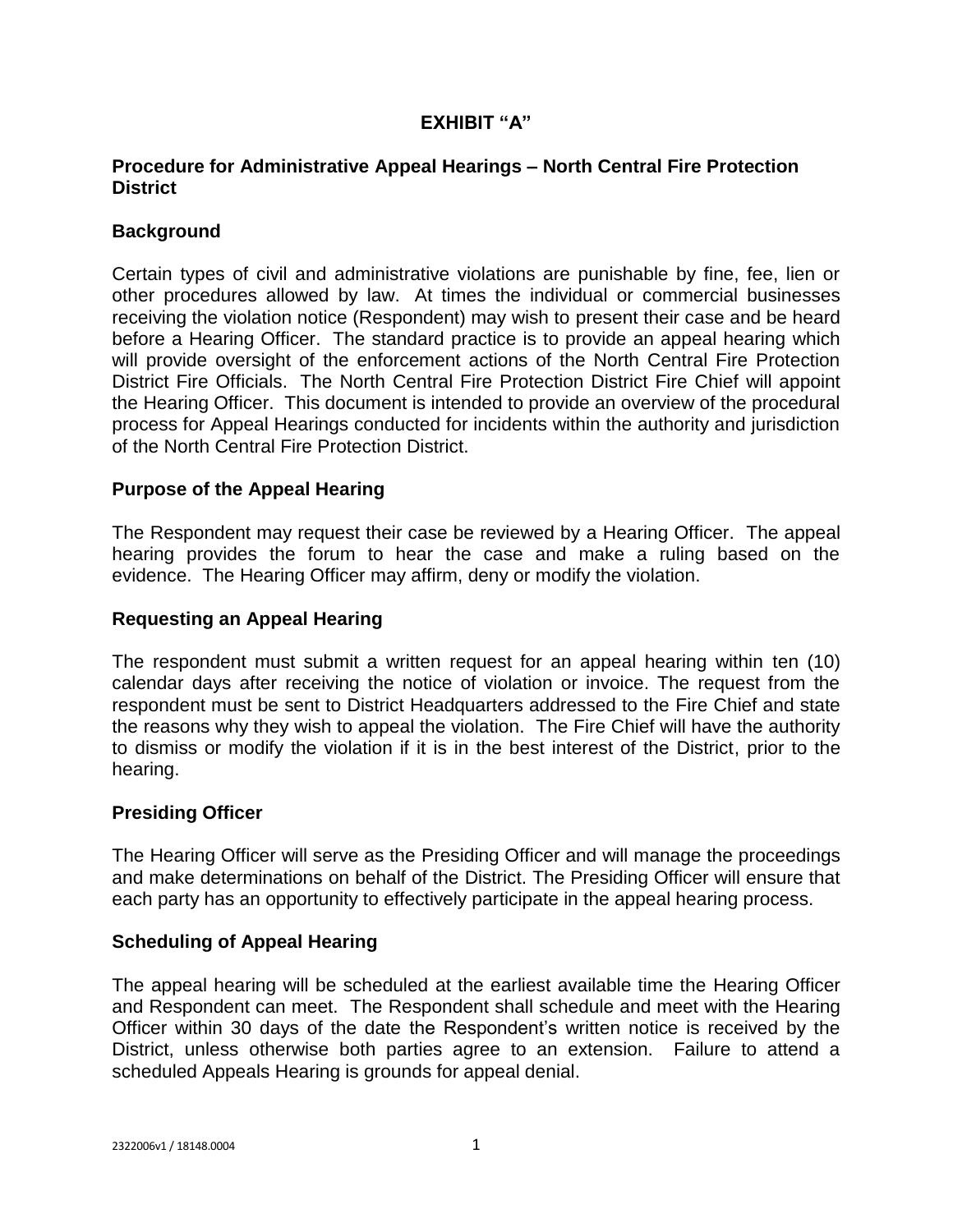#### **Appeal Hearing**

The Fire Chief or designee will issue a notice of hearing to the respondent and any others at least 14 days prior to the date of the hearing. The respondent has the burden of proving that the violation was not warranted. The Fire Chief or designee may be represented by the District's general counsel.

The Presiding Officer will manage the appeal hearing and make rulings on evidence and procedural issues. In general, the Presiding Officer will allow evidence that a reasonably prudent person is accustomed to rely upon. The formal rules of evidence shall not apply.

Each party will have the right to call and examine witnesses, present evidence, crossexamine witnesses, impeach witnesses, and represent herself or himself, or be represented by another person who is lawfully permitted to provide such representation. Persons called as witnesses must swear or affirm to testify truthfully before testifying.

#### **Hearing Matrix:**

Presiding Officer or designee reads violation and respondents appeal request.

District Staff will provide testimony as to the circumstance and reason for the violation in addition to the specific code section(s).

Respondent will have an opportunity to provide testimony and cross examine District staff.

District staff will have an opportunity for rebuttal and cross examination.

Respondent will have an opportunity for rebuttal.

District staff will have an opportunity for a closing statement.

Respondent will have an opportunity for a closing statement.

Presiding Officer will have opportunity to ask questions, seek clarification at any point in the process.

The Presiding Officer will make reasonable accommodations if a party or a witness has a disability. Any party requiring an interpreter must provide their own.

Documents filed for the appeal hearing will be made available to the public for inspection and copying unless state law provides otherwise.